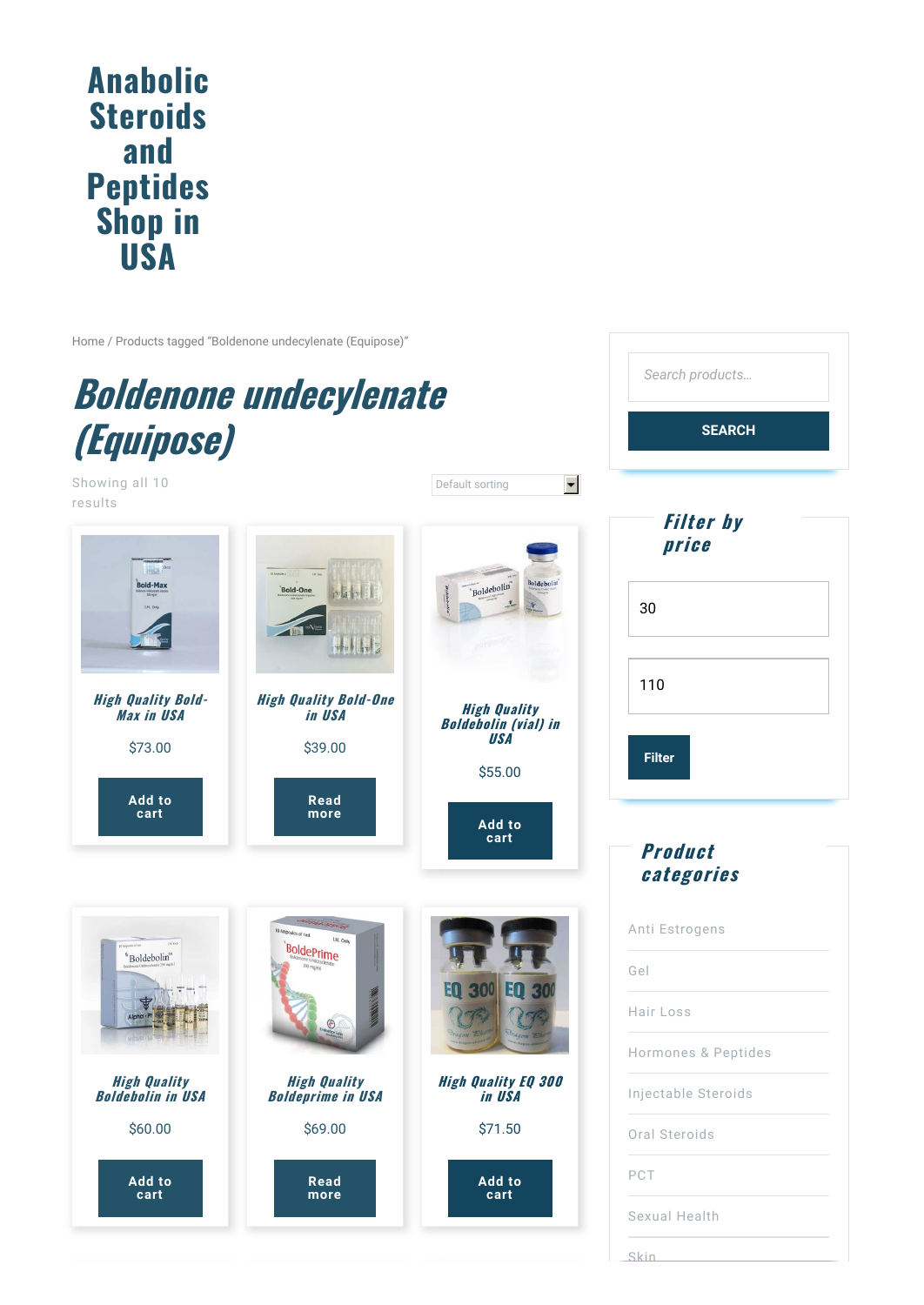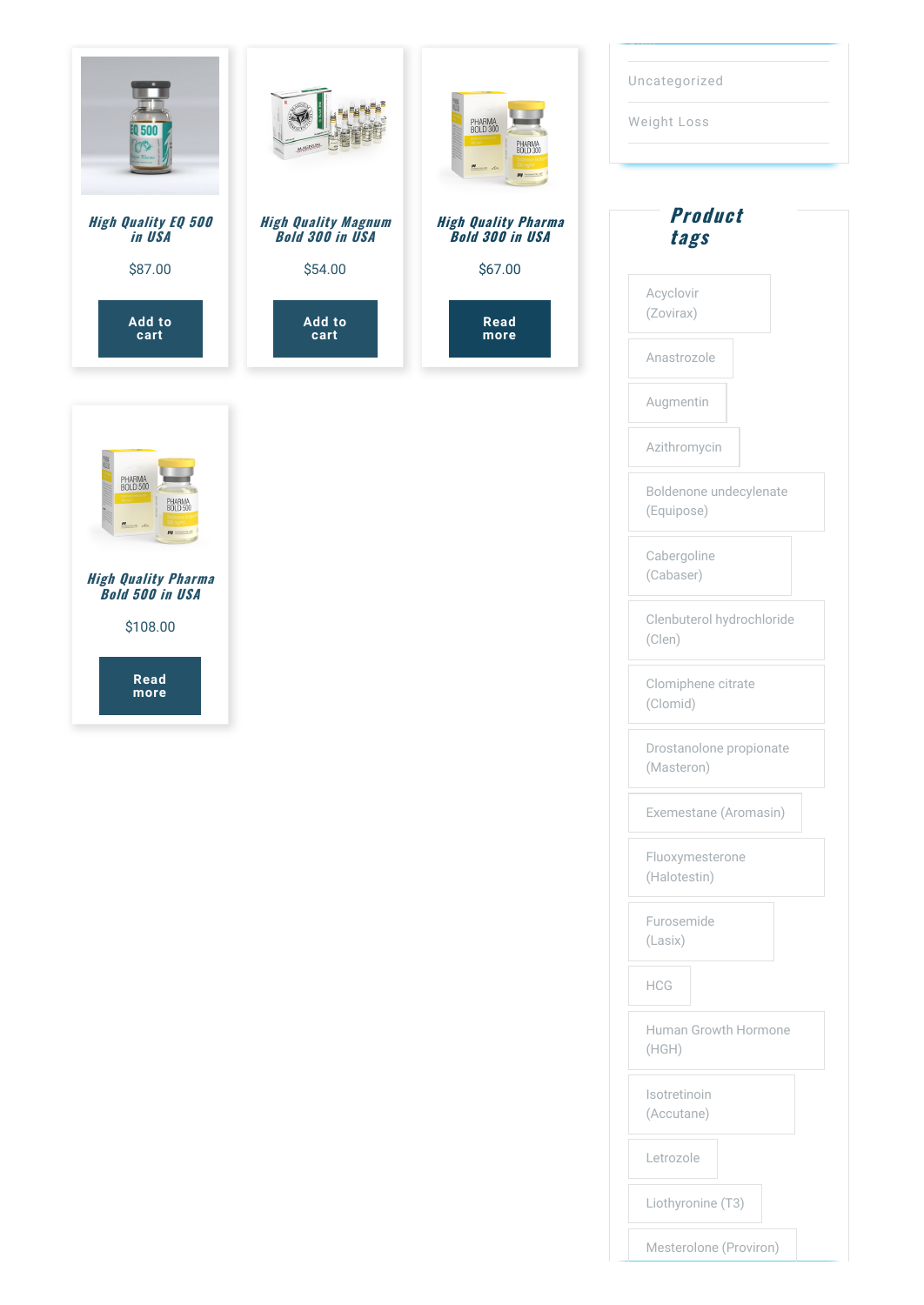| Methandienone oral<br>(Dianabol)            |
|---------------------------------------------|
| Methenolone acetate<br>(Primobolan)         |
| Methenolone enanthate<br>(Primobolan depot) |
| Methyl drostanolone<br>(Superdrol)          |
| Methyltrienolone (Methyl<br>trenbolone)     |
| Modafinil                                   |
| Nandrolone decanoate<br>(Deca)              |
| Nandrolone<br>phenylpropionate (NPP)        |
| Oxandrolone<br>(Anavar)                     |
| Oxymetholone<br>(Anadrol)                   |
| Sildenafil<br>Citrate                       |
| Stanozolol injection<br>(Winstrol depot)    |
| Stanozolol oral<br>(Winstrol)               |
| Sustanon 250<br>(Testosterone mix)          |
| Tadalafil                                   |
| Tamoxifen citrate<br>(Nolvadex)             |
| Testosterone<br>cypionate                   |
| Testosterone<br>enanthate                   |
| Testosterone<br>propionate                  |

**Testosterone**